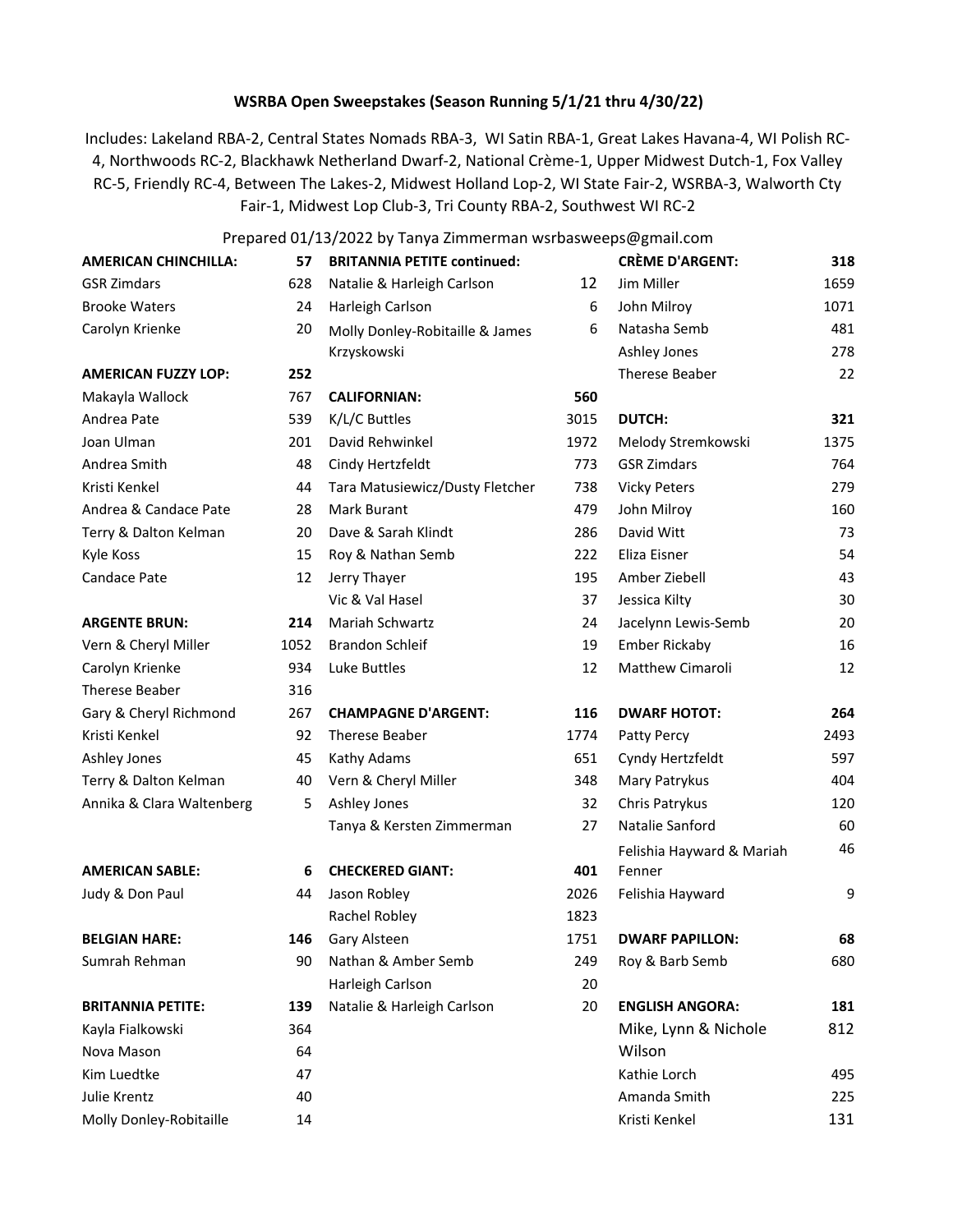| Dale Plantz-Crocker |  |
|---------------------|--|
| Sally Hall          |  |
| Nya Gawlikoski      |  |
| MaKenna Fredrickson |  |

## **FLEMISH GIANT:** 17

| Danielle Foelske          |
|---------------------------|
| Natalie Sanford           |
| Daisy Reimer              |
| Les Angell                |
| Kelly Mohs                |
| Bruce Johnson             |
| Phillip & Tiffany Krueger |

| <b>ENGLISH ANGORA continued:</b> |      | <b>FRENCH ANGORA:</b>     | 1            |
|----------------------------------|------|---------------------------|--------------|
| Dale Plantz-Crocker              | 126  | Rachel Penterman          | 4            |
| Sally Hall                       | 93   | Brenda Reilly & Christi   | 4            |
| Nya Gawlikoski                   | 14   | Ringelstetter             |              |
| MaKenna Fredrickson              | 12   | Laurie Penterman          | 4            |
|                                  |      | Dale Plantz-Crocker       | 1            |
| <b>ENGLISH LOP:</b>              | 441  | Sally Hall                | 1            |
| Nicole Commons                   | 1688 | <b>Bill Hall</b>          | $\mathbf{1}$ |
| Kyle & Billy Adams               | 689  | Cindy Stelloh             | 1            |
| Jaxson Goeben                    | 621  | Diana Rehman              | $\mathbf{1}$ |
| Cynthia Petersen                 | 290  | Amanda Smith              | 1            |
| Toni Hoffman                     | 205  | Zaara & Sumrah Rehman     |              |
| Brenda Wade                      | 172  | Pearl & Edith Loging      |              |
| Delilah Houpt                    | 108  |                           |              |
| Cindy Stelloh                    | 57   | <b>FRENCH LOP:</b>        | 7            |
|                                  |      | Nicole Tufford            | 26           |
| <b>ENGLISH SPOT:</b>             | 232  | Lora Eisner               | 16           |
| Rachel Robley                    | 935  | Gus & Maggie Weigel       | 15           |
| Gary Alsteen                     | 538  | Steve Zaruba              | 13           |
| Glenn Rosenlund                  | 309  | Pam Goss                  | 10           |
| Nathan & Amber Semb              | 297  | Pearl Loging              | 10           |
| Jason Robley                     | 161  | Ashlee Krause             | 4            |
| Dennis LeGrave                   | 28   | Ramona Holdan             | 3            |
| Harleigh Carlson                 | 9    | <b>Elliot Redecker</b>    | 2            |
| Natalie & Harleigh Carlson       | 6    | Nicole Waldera            | 1            |
|                                  |      | Cynthia Petersen          |              |
| <b>FLEMISH GIANT:</b>            | 174  | Alexus Tufford            |              |
| Danielle Foelske                 | 451  | Jessica Tiffany           |              |
| Natalie Sanford                  | 207  | Delilah Houpt             |              |
| Daisy Reimer                     | 97   | Kyle & Billy Adams        |              |
| Les Angell                       | 72   | Cindi Peterson & Pam Goss |              |
| <b>Kelly Mohs</b>                | 53   |                           |              |
| <b>Bruce Johnson</b>             | 26   | <b>GIANT ANGORA:</b>      |              |
| Phillip & Tiffany Krueger        | 12   | Sally Hall                |              |
| <b>FLORIDA WHITE:</b>            | 278  | <b>HARLEQUIN:</b>         | 2            |
| Jim Miller                       | 1146 | <b>Ember Rickaby</b>      | 3            |
| Mary Patrykus                    | 298  | Jill Niemann              | 2            |
| Tara Matusiewicz &               | 172  | <b>Vicky Peters</b>       | 2            |
| <b>Dusty Fletcher</b>            |      | <b>Emery Bork</b>         |              |
| David Cardinal                   | 123  | Allissa Haberland         |              |
| Natasha Semb                     | 100  |                           |              |
| Chris Patrykus                   | 51   |                           |              |

| <b>ENGLISH ANGORA continued:</b> |      | <b>FRENCH ANGORA:</b>     | 179  | <b>HAVANA:</b>                        | 514  |
|----------------------------------|------|---------------------------|------|---------------------------------------|------|
| Dale Plantz-Crocker              | 126  | Rachel Penterman          | 471  | Rob/Amanda Wampner                    | 1363 |
| Sally Hall                       | 93   | Brenda Reilly & Christi   | 446  | Kersten Zimmerman                     | 766  |
| Nya Gawlikoski                   | 14   | Ringelstetter             |      | <b>Timothy Baker</b>                  | 660  |
| MaKenna Fredrickson              | 12   | Laurie Penterman          | 401  | <b>CBNT Petrie</b>                    | 427  |
|                                  |      | Dale Plantz-Crocker       | 189  | Kristina Gerard                       | 386  |
| <b>ENGLISH LOP:</b>              | 441  | Sally Hall                | 152  | David Witt                            | 33   |
| Nicole Commons                   | 1688 | <b>Bill Hall</b>          | 151  | Jacelyn Lewis-Semb                    | 32   |
| Kyle & Billy Adams               | 689  | Cindy Stelloh             | 138  | <b>Hunter Potter</b>                  | 18   |
| Jaxson Goeben                    | 621  | Diana Rehman              | 135  | Scott Zimmerman                       | 6    |
| Cynthia Petersen                 | 290  | Amanda Smith              | 122  |                                       |      |
| Toni Hoffman                     | 205  | Zaara & Sumrah Rehman     | 54   | <b>HIMALAYAN:</b>                     | 457  |
| Brenda Wade                      | 172  | Pearl & Edith Loging      | 38   | Ann & Lily Wimann                     | 4518 |
| Delilah Houpt                    | 108  |                           |      | Mike, Lynn & Nichole Wilson           | 143  |
| Cindy Stelloh                    | 57   | <b>FRENCH LOP:</b>        | 773  | Ashlee Krause                         | 104  |
|                                  |      | Nicole Tufford            | 2695 | Jacelynn Lewis-Semb                   | 101  |
| <b>ENGLISH SPOT:</b>             | 232  | Lora Eisner               | 1669 | Dale Plantz-Crocker                   | 20   |
| Rachel Robley                    | 935  | Gus & Maggie Weigel       | 1502 | <b>Tyler Schwartz</b>                 | 14   |
| Gary Alsteen                     | 538  | Steve Zaruba              | 1353 |                                       |      |
| Glenn Rosenlund                  | 309  | Pam Goss                  | 1070 | <b>HOLLAND LOP:</b>                   | 982  |
| Nathan & Amber Semb              | 297  | Pearl Loging              | 1069 | Tracie & Taylor Deling                | 3412 |
| Jason Robley                     | 161  | Ashlee Krause             | 499  | and Sherry LaGesse                    |      |
| Dennis LeGrave                   | 28   | Ramona Holdan             | 319  | Charlotte Swade                       | 2598 |
| Harleigh Carlson                 | 9    | <b>Elliot Redecker</b>    | 208  | Kim Klicko                            | 2121 |
| Natalie & Harleigh Carlson       | 6    | Nicole Waldera            | 188  | Tiffeny & Mark Herioux                | 1489 |
|                                  |      | Cynthia Petersen          | 95   | Gary Ringelstetter                    | 1159 |
| <b>FLEMISH GIANT:</b>            | 174  | <b>Alexus Tufford</b>     | 82   | Sherry Benzshawel                     | 1159 |
| Danielle Foelske                 | 451  | Jessica Tiffany           | 77   | Sue Eyler                             | 857  |
| Natalie Sanford                  | 207  | Delilah Houpt             | 75   | Andrea Smith                          | 530  |
| Daisy Reimer                     | 97   | Kyle & Billy Adams        | 48   | Jordan & Rhonda Wolff                 | 365  |
| Les Angell                       | 72   | Cindi Peterson & Pam Goss | 46   | August Johnson                        | 347  |
| Kelly Mohs                       | 53   |                           |      | <b>Sky Neighbours</b>                 | 153  |
| Bruce Johnson                    | 26   | <b>GIANT ANGORA:</b>      | 3    | Mikayla Brey                          | 112  |
| Phillip & Tiffany Krueger        | 12   | Sally Hall                | 21   | Lisa & Tayla Simek                    | 109  |
|                                  |      |                           |      | Lisa Simek                            | 104  |
| <b>FLORIDA WHITE:</b>            | 278  | <b>HARLEQUIN:</b>         | 205  | Nya Gawlikoski                        | 75   |
| Jim Miller                       | 1146 | <b>Ember Rickaby</b>      | 311  | Cheryl Leider                         | 67   |
| Mary Patrykus                    | 298  | Jill Niemann              | 246  | Mariah Schwartz                       | 60   |
| Tara Matusiewicz &               | 172  | <b>Vicky Peters</b>       | 243  | <b>JERSEY WOOLY:</b>                  | 621  |
| <b>Dusty Fletcher</b>            |      | <b>Emery Bork</b>         | 30   | Brenda Riley & Christi Ringelste 1133 |      |
| David Cardinal                   | 123  | Allissa Haberland         | 10   | <b>Mallory Pienta</b>                 | 605  |
| Natasha Semb                     | 100  |                           |      | Douglas Brown                         | 592  |
| Chris Patrykus                   | 51   |                           |      | Cheryl Loesch                         | 301  |
| Kristi Kenkel                    | 42   |                           |      | <b>Ben Loging</b>                     | 164  |
|                                  |      |                           |      | Makayla Wallock                       | 92   |
|                                  |      |                           |      | Janice Hatt                           | 52   |
|                                  |      |                           |      | Mike, Lynn & Nichole Wilson           | 20   |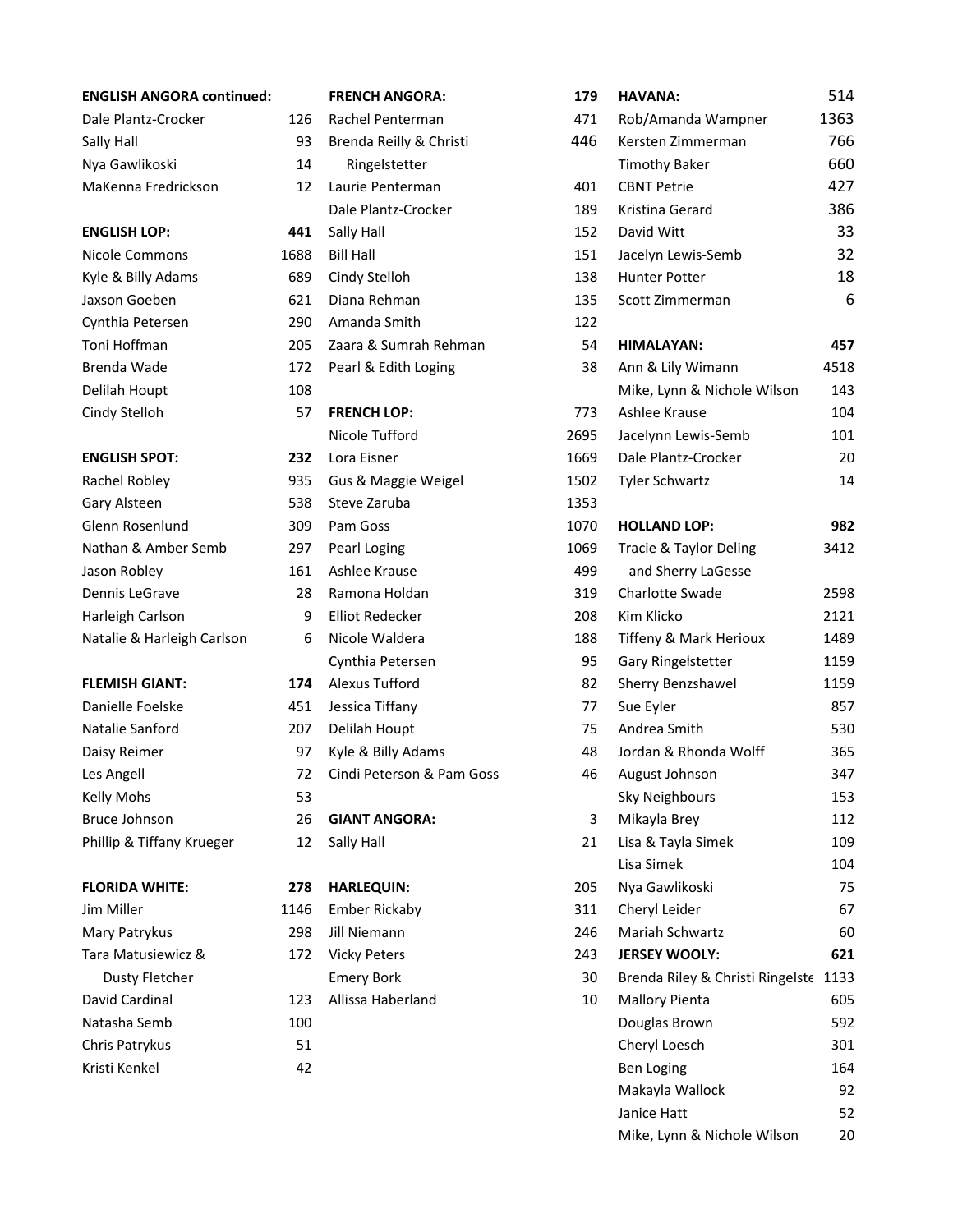| Patty Percy            |
|------------------------|
| Anastacia Tisdale      |
| Ashley Jones           |
| Andrea Baber           |
| Jordan & Rhonda Wolff  |
| Kristina Gerard        |
| Sara & James Kitsemble |
| Natalie Sanford        |
| Jaime Sanford          |
| Sky Neighbours         |
| Steve Zaruba           |
| Jennifer Potter        |
| David Witt             |
| Jamie Kane             |
| Ben Loging             |
| Allicca Haharland      |

| Allyse Sullivan       |
|-----------------------|
| Alyssa Scholzen       |
| Stevie Bresser        |
| <b>Patty Percy</b>    |
| Neil Rasmussen        |
| Jennifer & Emma Forst |
| Santanna Longdo       |

| <b>LIONHEAD:</b>              | 357  | <b>MINI SATIN:</b>                  | 484  | <b>NEW ZEALAND continued:</b> |      |
|-------------------------------|------|-------------------------------------|------|-------------------------------|------|
| Amanda Smith                  | 609  | Pat Holmes                          | 1055 | Vic & Val Hasel               | 98   |
| Santanna Longdo               | 186  | Andrea Baber                        | 600  | <b>Emily Makos</b>            | 82   |
| Cindy Kane                    | 114  | Roy & Barb Semb                     | 567  | Roy & Barb Semb               | 70   |
| Cheyann & Deanna Smith        | 53   | Al Lunde                            | 526  | Branden Schleif               | 30   |
| Cheyann Smith                 | 48   | <b>GSR Zimdars</b>                  | 450  | <b>GSR Zimdars</b>            | 16   |
| Michelle Longdo               | 33   | Karla Adams                         | 210  | Gary & Cheryl Richmond        | 6    |
|                               |      | L. Dale Hanson                      | 188  |                               |      |
| <b>MINI LOP:</b>              | 622  | Kristi Kenkel                       | 76   | <b>PALOMINO:</b>              | 5    |
| Patty Percy                   | 2872 | Mariah Schwartz                     | 36   | Molly Donley-Robitaille       | 14   |
| Anastacia Tisdale             | 1851 |                                     |      |                               |      |
| Ashley Jones                  | 929  | <b>NETHERLAND DWARF:</b>            | 1050 | POLISH:                       | 1828 |
| Andrea Baber                  | 747  | Diana Scribner                      | 1841 | Jill Schmitt/Jessica &        | 4889 |
| Jordan & Rhonda Wolff         | 486  | Larry & Amara Livingston            | 1440 | Debbie Cotter                 |      |
| Kristina Gerard               | 381  | Dawn Kaster & Dale Dvorachek        | 1371 | Danielle/Becky/Riley          | 2954 |
| Sara & James Kitsemble        | 217  |                                     | 870  | <b>Breunig</b>                |      |
| Natalie Sanford               | 187  | Brenda Reilly/Christy Ringelstetter |      | Gina Neta                     | 2750 |
| Jaime Sanford                 | 175  | Jessica Tiffany                     | 758  | Evelyn R Hanson               | 1790 |
| Sky Neighbours                | 162  | Kathy Zoellner                      | 538  | Alicia & Logan Goehl          | 1302 |
| Steve Zaruba                  | 119  | JoAnn Mayfield                      | 201  | L. Dale Hanson                | 1186 |
| Jennifer Potter               | 102  | <b>Dalton Dobbs</b>                 | 173  | Jennifer Diehn                | 1182 |
| David Witt                    | 77   | Dawn Dobbs                          | 163  | Lisa/Yvonne Zoromski          | 1124 |
| Jamie Kane                    | 64   | Nya Gawlikoski                      | 163  | Felisha Hayward/              | 1004 |
| <b>Ben Loging</b>             | 21   | Ashlee Krause                       | 140  | Mariah Fenner                 |      |
| Allissa Haberland             | 16   | Cheryl Leider                       | 126  | Kim Luedtke                   | 901  |
|                               |      | Cindy Stelloh                       | 86   | <b>Autumn Morrow</b>          | 841  |
| <b>MINI REX:</b>              | 964  | Dale Plantz-Crocker                 | 70   | Felisha Hayward               | 590  |
| Allyse Sullivan               | 1770 | Jessica Kilty                       | 68   | Kim Luedtke/Remi Taff         | 536  |
| Alyssa Scholzen               | 1689 | Sherry Benzshawel                   | 66   | <b>Tiffany Wayne</b>          | 530  |
| <b>Stevie Bresser</b>         | 602  | Sylvia Durrant                      | 60   | Natasha Semb                  | 493  |
| Patty Percy                   | 508  | Amber Ziebell                       | 44   | Matthew Cimaroli              | 481  |
| Neil Rasmussen                | 452  | Bella Ruosch                        | 44   | Theresa Ratzel                | 397  |
| Jennifer & Emma Forst         | 233  | Julie Krentz                        | 20   | Stella Miller                 | 278  |
| Santanna Longdo               | 187  | Lisa & Yvonne Zoromski              | 12   | Krisa Hinckley                | 190  |
|                               | 165  | Chris Patrykus                      | 12   | Jennifer Potter               | 177  |
| Crystal Sirny & Rebekah Ellis |      | Mary Patrykus                       | 12   | Jaime Sanford                 | 106  |
| Robyn Anderson                | 88   | Allissa Haberland                   | 8    | Mariah Schwartz               | 60   |
| Nova Mason                    | 70   | <b>NEW ZEALAND:</b>                 | 448  | Natalie Sanford               | 55   |
| Jaime Sanford                 | 42   | Doug & Candy Dobbs                  | 1134 | Jill Schmitt                  | 24   |
| Natalie Sanford               | 38   | Dave & Sarah Klindt                 | 612  |                               |      |
| Nathan & Amber Semb           | 31   | David Cardinal                      | 429  | REX:                          | 521  |
| <b>Emery Bork</b>             | 19   | Donna Jordan                        | 395  | K/L/C Buttles                 | 683  |
| Ashlee Krause                 | 10   | Mikayla Brey                        | 273  | Dennis & Patti Roloff         | 477  |
|                               |      | Dick Urban                          | 238  | Neil Rasmussen                | 401  |
|                               |      | Walt Oberbroeckling                 | 213  | Judy & Don Paul               | 187  |
|                               |      | Judy & Don Paul                     | 193  | Vern & Cheryl Miller          | 141  |
|                               |      | Jamie Bowey                         | 100  | Nancy Albright                | 122  |

| <b>LIONHEAD:</b>              | 357  | <b>MINI SATIN:</b>                  | 484  | <b>NEW ZEALAND continued:</b> |      |
|-------------------------------|------|-------------------------------------|------|-------------------------------|------|
| Amanda Smith                  | 609  | Pat Holmes                          | 1055 | Vic & Val Hasel               | 98   |
| Santanna Longdo               | 186  | Andrea Baber                        | 600  | <b>Emily Makos</b>            | 82   |
| Cindy Kane                    | 114  | Roy & Barb Semb                     | 567  | Roy & Barb Semb               | 70   |
| Cheyann & Deanna Smith        | 53   | Al Lunde                            | 526  | Branden Schleif               | 30   |
| Cheyann Smith                 | 48   | <b>GSR Zimdars</b>                  | 450  | <b>GSR Zimdars</b>            | 16   |
| Michelle Longdo               | 33   | Karla Adams                         | 210  | Gary & Cheryl Richmond        | 6    |
|                               |      | L. Dale Hanson                      | 188  |                               |      |
| <b>MINILOP:</b>               | 622  | Kristi Kenkel                       | 76   | <b>PALOMINO:</b>              | 5    |
| Patty Percy                   | 2872 | Mariah Schwartz                     | 36   | Molly Donley-Robitaille       | 14   |
| Anastacia Tisdale             | 1851 |                                     |      |                               |      |
| Ashley Jones                  | 929  | <b>NETHERLAND DWARF:</b>            | 1050 | POLISH:                       | 1828 |
| Andrea Baber                  | 747  | Diana Scribner                      | 1841 | Jill Schmitt/Jessica &        | 4889 |
| Jordan & Rhonda Wolff         | 486  | Larry & Amara Livingston            | 1440 | Debbie Cotter                 |      |
| Kristina Gerard               | 381  | Dawn Kaster & Dale Dvorachek        | 1371 | Danielle/Becky/Riley          | 2954 |
| Sara & James Kitsemble        | 217  |                                     | 870  | <b>Breunig</b>                |      |
| Natalie Sanford               | 187  | Brenda Reilly/Christy Ringelstetter |      | Gina Neta                     | 2750 |
| Jaime Sanford                 | 175  | Jessica Tiffany                     | 758  | Evelyn R Hanson               | 1790 |
| Sky Neighbours                | 162  | Kathy Zoellner                      | 538  | Alicia & Logan Goehl          | 1302 |
| Steve Zaruba                  | 119  | JoAnn Mayfield                      | 201  | L. Dale Hanson                | 1186 |
| Jennifer Potter               | 102  | <b>Dalton Dobbs</b>                 | 173  | Jennifer Diehn                | 1182 |
| David Witt                    | 77   | Dawn Dobbs                          | 163  | Lisa/Yvonne Zoromski          | 1124 |
| Jamie Kane                    | 64   | Nya Gawlikoski                      | 163  | Felisha Hayward/              | 1004 |
| <b>Ben Loging</b>             | 21   | Ashlee Krause                       | 140  | Mariah Fenner                 |      |
| Allissa Haberland             | 16   | Cheryl Leider                       | 126  | Kim Luedtke                   | 901  |
|                               |      | Cindy Stelloh                       | 86   | <b>Autumn Morrow</b>          | 841  |
| <b>MINI REX:</b>              | 964  | Dale Plantz-Crocker                 | 70   | Felisha Hayward               | 590  |
| Allyse Sullivan               | 1770 | Jessica Kilty                       | 68   | Kim Luedtke/Remi Taff         | 536  |
| Alyssa Scholzen               | 1689 | Sherry Benzshawel                   | 66   | <b>Tiffany Wayne</b>          | 530  |
| Stevie Bresser                | 602  | Sylvia Durrant                      | 60   | Natasha Semb                  | 493  |
| Patty Percy                   | 508  | Amber Ziebell                       | 44   | Matthew Cimaroli              | 481  |
| Neil Rasmussen                | 452  | Bella Ruosch                        | 44   | Theresa Ratzel                | 397  |
| Jennifer & Emma Forst         | 233  | Julie Krentz                        | 20   | Stella Miller                 | 278  |
| Santanna Longdo               | 187  | Lisa & Yvonne Zoromski              | 12   | Krisa Hinckley                | 190  |
|                               | 165  | Chris Patrykus                      | 12   | Jennifer Potter               | 177  |
| Crystal Sirny & Rebekah Ellis |      | Mary Patrykus                       | 12   | Jaime Sanford                 | 106  |
| Robyn Anderson                | 88   | Allissa Haberland                   | 8    | Mariah Schwartz               | 60   |
| Nova Mason                    | 70   | <b>NEW ZEALAND:</b>                 | 448  | Natalie Sanford               | 55   |
| Jaime Sanford                 | 42   | Doug & Candy Dobbs                  | 1134 | Jill Schmitt                  | 24   |
| Natalie Sanford               | 38   | Dave & Sarah Klindt                 | 612  |                               |      |
| Nathan & Amber Semb           | 31   | David Cardinal                      | 429  | REX:                          | 521  |
| <b>Emery Bork</b>             | 19   | Donna Jordan                        | 395  | K/L/C Buttles                 | 683  |
| Ashlee Krause                 | 10   | Mikayla Brey                        | 273  | Dennis & Patti Roloff         | 477  |
|                               |      | Dick Urban                          | 238  | Neil Rasmussen                | 401  |
|                               |      | <b>Walt Oberbroeckling</b>          | 213  | Judy & Don Paul               | 187  |
|                               |      | Judy & Don Paul                     | 193  | Vern & Cheryl Miller          | 141  |
|                               |      |                                     |      |                               |      |